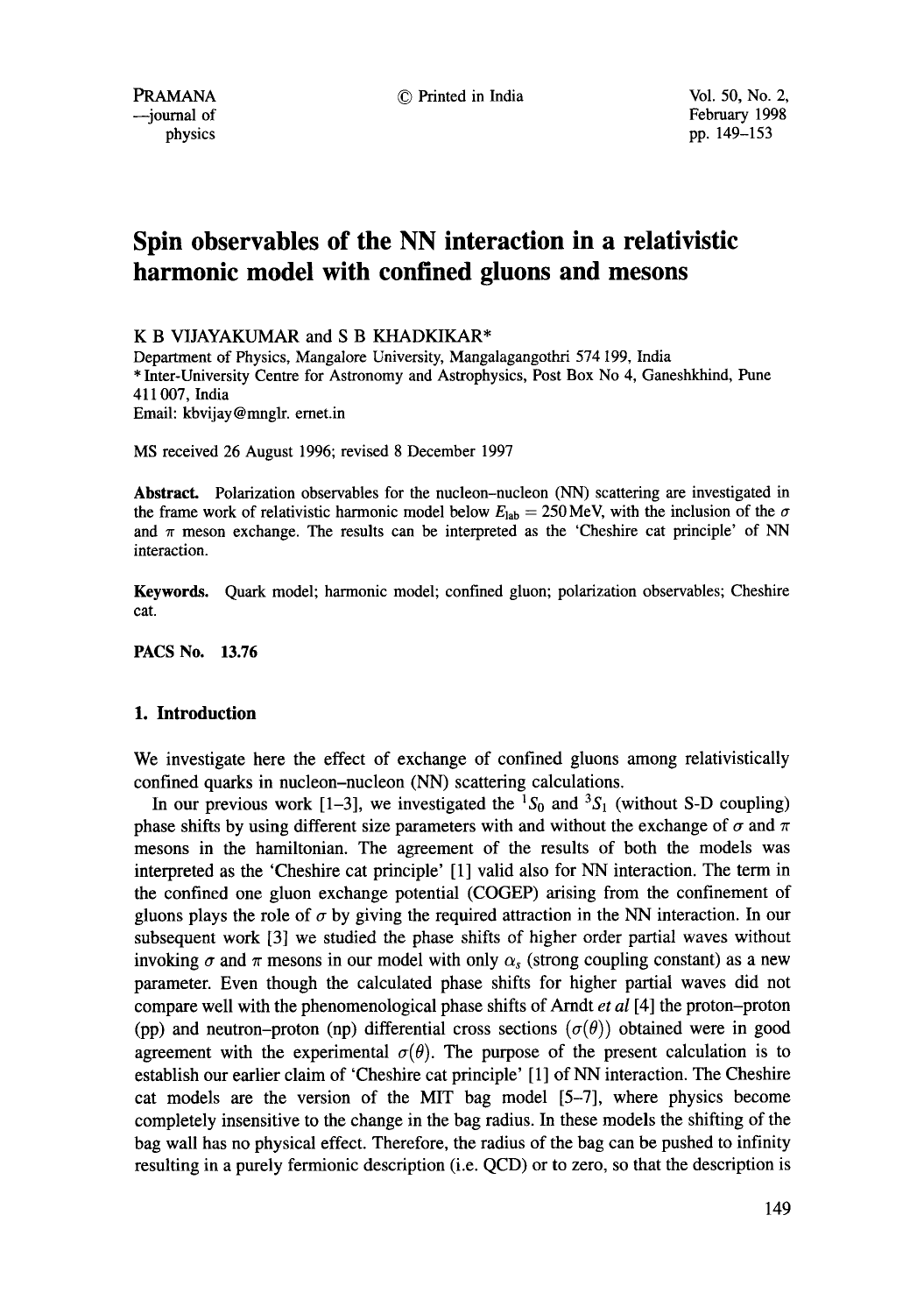#### *K B Vijayakumar and S B Khadkikar*

entirely bosonic (i.e. some effective meson theory). To test the validity of the 'Cheshire cat' syndrome we have performed the calculations with the exchange of  $\sigma$  and  $\pi$  mesons in the spirit of non-relativistic quark models (NRQM) [8-11] and with the quark core size 0.5-0.6 fm. It is to be noted that this is smaller than the physical size of a nucleon and has to be supplemented by a pion cloud as in NRQM.

For the confinement of quarks we are making use of the relativistic harmonic model (RHM) [12] which has been successful in explaining the properties of light hadrons. For the confinement of gluons we have made use of the current confinement model (CCM) [13-15] which was developed in the spirit of the RHM. The CCM has been quite successful in describing the glue-ball spectra [14]. The full hamiltonian used in our investigation has the usual kinetic energy, two body confinement potential and the COGEP along with  $\sigma$  and  $\pi$  meson potentials. In consistency with our earlier work [1] we have used a smaller oscillation size parameter so as to include  $\sigma$  and  $\pi$  mesons in our calculation. The parameters used in our calculation are listed in reference [1]. We have employed the exact analogous formulation of NRQM, using the resonating group method (RGM) [16, 17] and have calculated the scattering phase shifts as a function of energy using the Kohn-Hulthen-Kato variational principle formulated by Kamimura [18].

Here, we report the results of NN polarization observables (PO) by including phase shifts of all significant partial waves up to angular momentum  $(L) = 2$  with the inclusion of  $\sigma$  and  $\pi$  mesons exchange potentials but taking into account the effect of confinement of gluons. Further, we compare the np PO calculated from the theoretical computed phase shifts with the existing experimental data so as to test directly the predictions of our calculation with the observable quantities.

# **2. Spin polarization in NN scattering**

In this section we present the results of calculated PO in comparison with the PO obtained from the phase shifts of Arndt *et al* [19]. In our work we have employed the formulation and the notation of Bystricky *et al* [20]. In the formulation the polarization matrix  $X_{\text{p}qik}$ with four indices, which correspond to the polarization directions of the scatterer, recoil, beam and target. If the polarization of the particle is not analysed (or unpolarized) the corresponding index is set to zero. If the analysis of the polarization of particle is carried out, then these index are set to  $n$ ,  $m$  or  $l$  corresponding to the spin projection on the basis vectors. The polarization matrix  $X_{pqik}$  is defined through the NN scattering matrix M. The scattering matrix  $M$  for each iso-spin state is expressed in terms of the invariant scattering amplitude a, b, c, d and e which are complex functions of energy and scattering angle  $\theta$ . The five amplitudes a, b, c, d, e with the T-matrix (T-matrix  $= S$ -matrix $-1$ ) elements can be determined from the phase shifts and the mixing parameters using the partial wave decomposition [20-22]. The details can be found in standard reference of Bystricky *et al*  [20]. We have calculated PO in the energy range  $E_{lab}$  0MeV to 250MeV for np interaction. The standard convention is to call  $P$  a polarization, and  $D$  a depolarization. The expressions for the following variables are given in references [20-22].

In figure 1 we display spin observables  $P_{n000}$  at 50 and 150 MeV for np interaction. The agreement between experimental data [19] and theoretically computed phase shifts is good at 150 MeV. But there is a typical deviation to the theoretical curve at 50 MeV. This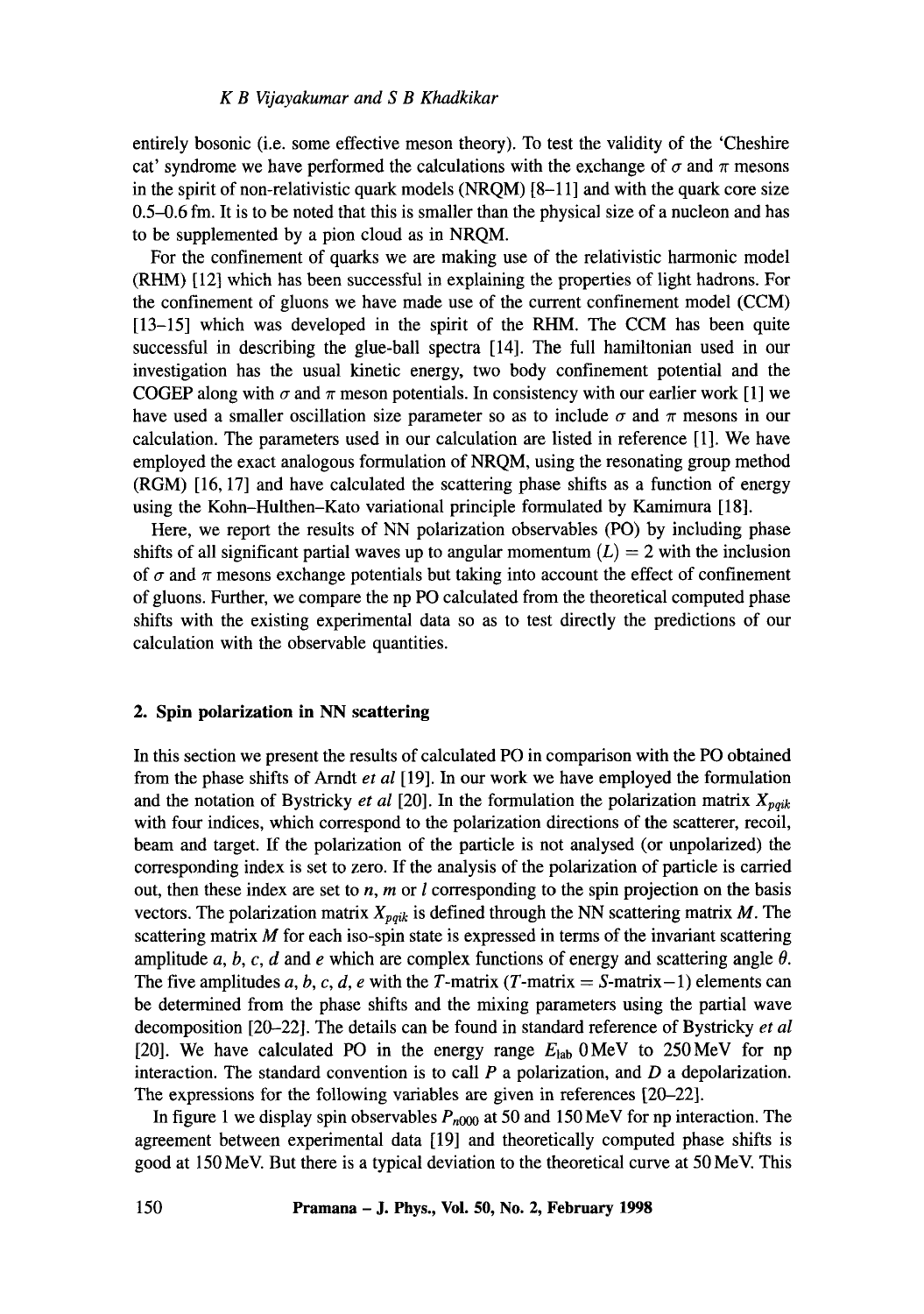

**Figure 1.** The calculated np polarization observable  $P_{n000}$  as a function of scattering angle  $(\theta)$  in degrees, in comparison with Arndt *et al* [19].

means at low energy the phase shifts are not well determined. This implies that polarization is sensitive to NN interaction at small distances. Similar conclusions have been arrived by Macharvariani *et al* [21]. Figure 2 is a plot of depolarization D against the scattering angle  $(\theta)$ . The *D* determines the amount of polarization perpendicular to the scattering plane converted into the same after the second scattering. Here, the agreement between theory and experiment is better at all energies [19]. In the next section the important results are stated and summarized.

# **3. Conclusion**

In this paper an attempt has been made to understand the NN PO in the frame work of the RHM and the CCM by employing the RGM formulation. The aim was to understand the role played by the confined gluons on NN interaction. We have computed the phase shifts of all partial waves up to  $L = 2$  taking into account the confinement of gluons but by invoking  $\sigma$  and  $\pi$  mesons in the spirit of NRQM. With a smaller oscillator size parameter in consistent with RHM, the model is able to reproduce the phase shifts of most of the partial waves. The np PO are also in agreement with the corresponding experimental observables. However, for the majority of the PO no direct data exists. The confined gluons along with conventional  $\sigma$  and  $\pi$  mesons satisfactorily explain NN observables.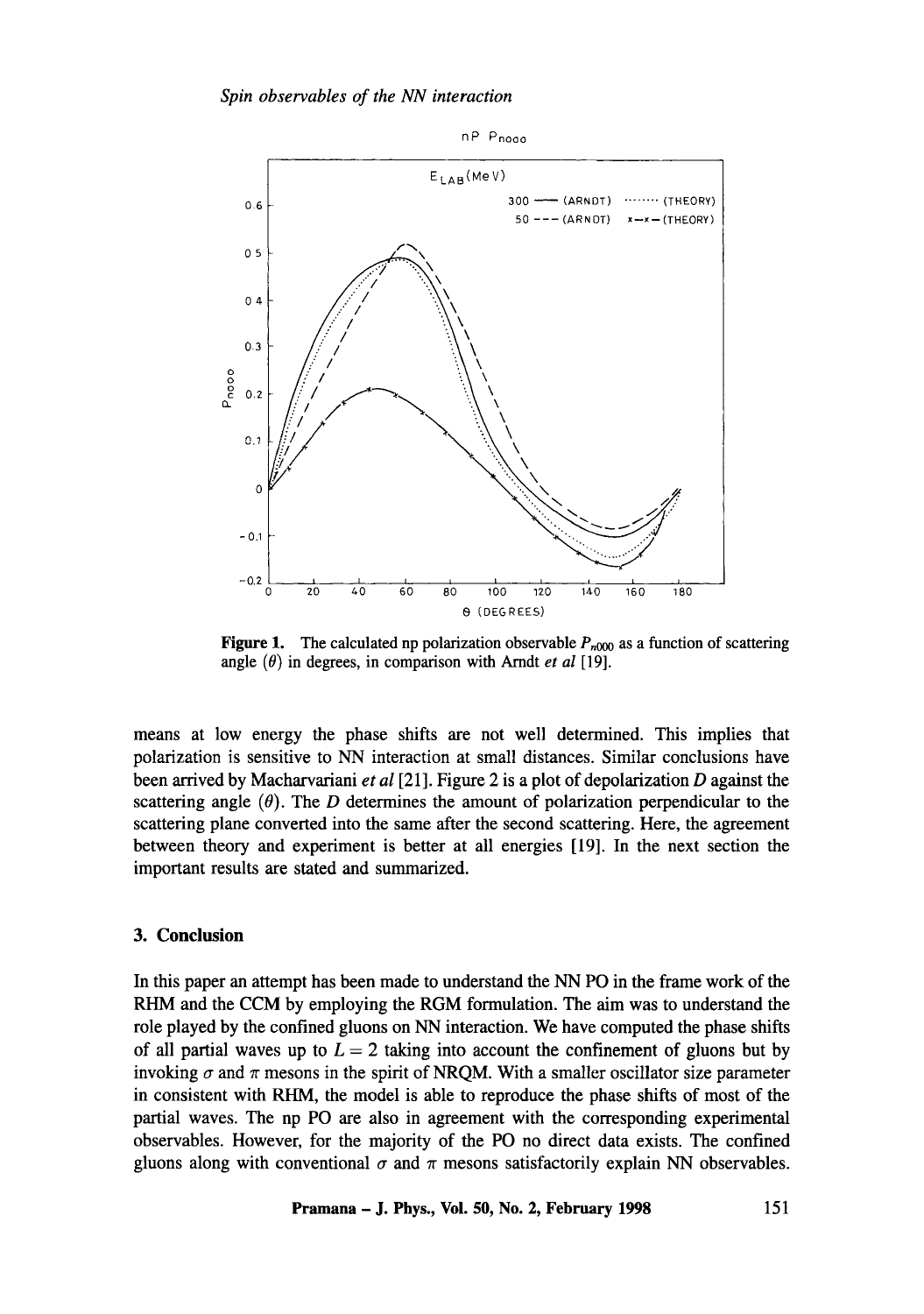

**Figure 2.** The calculated np polarization observable  $D_{n0n0}$  as a function of scattering angle  $(\theta)$  in degrees, in comparison with Arndt *et al* [19].

The results obtained clearly establishes the validity of 'Cheshire cat principle' in NN interaction.

#### **References**

- [1] S B Khadkikar and K B Vijayakumar, *Phys. Left.* B254, 320 (1991)
- [2] S B Khadkikar and K B Vijayakumar, *Pramana J. Phys.* 36, 557 (1991)
- [3] K B Vijayakumar and S B Khadkikar, *Nucl. Phys.* **A556**, 396 (1993)
- [4] R A Arndt, L D Roper, R A Bryan, R B Clark, B J VerWest and P Signell, *Phys. Rev.* D28, 97 (1983)
- [5] V Vento, M Rho, E M Nyman, J H Jun and G E Brown, *Nucl. Phys.* A345, 413 (1980)
- [6] G E Brown, J W Durso and M B Johnson, *Nucl. Phys.* A397, 447 (1983)
- [7] S Nadkarni, H B Nielsen and I Zahed, *Nucl. Phys.* B253, 308 (1985)
- [8] C S Warke and R Shanker, *Phys. Rev.* C21, 2643 (1980)
- [9] K Brauer, A Faessler, F Fernandez and K Shimizu, *Nucl. Phys.* A507, 599 (1990)
- [10] A Faessler, F Fernandez, G Lubeck and K Shimizu, *Nucl. Phys.* A402, 555 (1983)
- [11] M Oka and K Yazaki, *Prog. Theor. Phys.* 66, 556, 572 (1981)
- [12] S B Khadkikar and S K Gupta, *Phys. Lett.* B124, 523 (1983)
- [13] S B Khadkikar, *Pramana J. Phys. 24,* 63 (1985)
- [14] S B Khadkikar and P C Vinod Kumar, *Pramana J. Phys.* 29, 39 (1987)
- [15] P C Vinod Kumar, K B Vijayakumar and S B Khadkikar, *Pramana J. Phys.* 39, 47 (1992)
- [16] J A Wheeler, *Phys. Rev.* 52, 1083 (1937)
- [17] Y C Tang, M Lemere and D R Thompson, *Phys. Rep.* 3, 167 (1978)